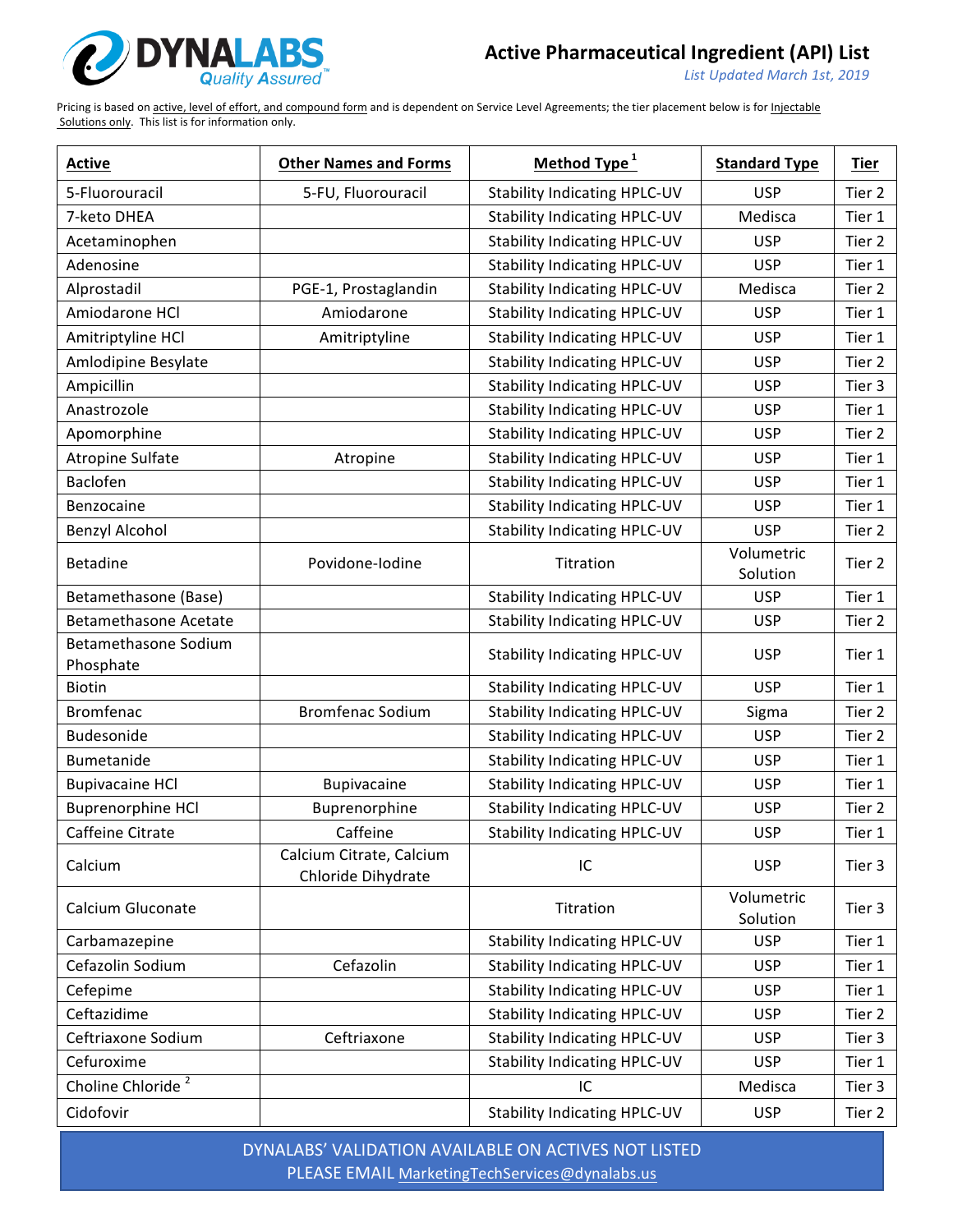

List Updated March 1st, 2019

Pricing is based on active, level of effort, and compound form and is dependent on Service Level Agreements; the tier placement below is for Injectable Solutions only. This list is for information only.

| <b>Active</b>                    | <b>Other Names and Forms</b>        | Method Type <sup>1</sup>            | <b>Standard Type</b>   | <b>Tier</b> |
|----------------------------------|-------------------------------------|-------------------------------------|------------------------|-------------|
| Ciprofloxacin HCl                |                                     | <b>Stability Indicating HPLC-UV</b> | <b>USP</b>             | Tier 1      |
| Ciprofloxacin                    |                                     | <b>Stability Indicating HPLC-UV</b> | <b>USP</b>             | Tier 1      |
| Clindamycin Phosphate            |                                     | <b>Stability Indicating HPLC-UV</b> | <b>USP</b>             | Tier 1      |
| Clonidine HCl                    | Clonidine                           | <b>Stability Indicating HPLC-UV</b> | <b>USP</b>             | Tier 1      |
| Cyanocobalamin                   |                                     | <b>Stability Indicating HPLC-UV</b> | Medisca                | Tier 1      |
| Cyclobenzaprine HCl              |                                     | <b>Stability Indicating HPLC-UV</b> | <b>USP</b>             | Tier 1      |
| Cyclosporine                     |                                     | <b>Stability Indicating HPLC-UV</b> | <b>USP</b>             | Tier 2      |
| Cyclopentolate HCl               |                                     | <b>Stability Indicating HPLC-UV</b> | <b>USP</b>             | Tier 1      |
| Dehydroepianodrosterone          | <b>DHEA</b>                         | <b>Stability Indicating HPLC-UV</b> | Medisca                | Tier 1      |
| Demercarium Bromide              | Demercarium                         | <b>Stability Indicating HPLC-UV</b> | <b>USP</b>             | Tier 2      |
| Dexamethasone Acetate            |                                     | <b>Stability Indicating HPLC-UV</b> | <b>USP</b>             | Tier 2      |
| Dexamethasone<br>Phosphate       | Dexamethasone Sodium<br>Phosphate   | <b>Stability Indicating HPLC-UV</b> | <b>USP</b>             | Tier 3      |
| Dexmedetomidine                  |                                     | <b>Stability Indicating HPLC-UV</b> | <b>USP</b>             | Tier 2      |
| Dextromethorphan<br>Hydrobromide |                                     | <b>Stability Indicating HPLC-UV</b> | <b>USP</b>             | Tier 2      |
| Diazepam                         |                                     | <b>Stability Indicating HPLC-UV</b> | <b>USP</b>             | Tier 1      |
| Diclofenac Sodium                | Diclofenac, Diclofenac<br>Potassium | <b>Stability Indicating HPLC-UV</b> | <b>USP</b>             | Tier 1      |
| Diltiazem HCl                    | Diltiazem                           | <b>Stability Indicating HPLC-UV</b> | <b>USP</b>             | Tier 1      |
| Diphenhydramine HCl              |                                     | <b>Stability Indicating HPLC-UV</b> | <b>USP</b>             | Tier 2      |
| Dipyridamole                     |                                     | <b>Stability Indicating HPLC-UV</b> | <b>USP</b>             | Tier 1      |
| Dobutamine                       |                                     | <b>Stability Indicating HPLC-UV</b> | <b>USP</b>             | Tier 1      |
| Dopamine HCl                     | Dopamine                            | <b>Stability Indicating HPLC-UV</b> | <b>USP</b>             | Tier 1      |
| Doxepin HCl                      | Doxepin                             | <b>Stability Indicating HPLC-UV</b> | <b>USP</b>             | Tier 2      |
| Doxycycline                      | Doxycycline Hyclate                 | <b>Stability Indicating HPLC-UV</b> | <b>USP</b>             | Tier 2      |
| Droperidol                       |                                     | <b>Stability Indicating HPLC-UV</b> | <b>USP</b>             | Tier 1      |
| Edetate Calcium Disodium         |                                     | Titration                           | Volumetric<br>Solution | Tier 2      |
| <b>Edetate Disodium</b>          |                                     | Titration                           | Volumetric<br>Solution | Tier 2      |
| Ephedrine Sulfate                |                                     | <b>Stability Indicating HPLC-UV</b> | <b>USP</b>             | Tier 1      |
| Epinephrine Bitartrate           | Epinephrine HCl,<br>Epinephrine     | <b>Stability Indicating HPLC-UV</b> | <b>USP</b>             | Tier 1      |
| Estradiol                        | E <sub>2</sub>                      | <b>Stability Indicating HPLC-UV</b> | <b>USP</b>             | Tier 1      |
| <b>Estradiol Valerate</b>        |                                     | <b>Stability Indicating HPLC-UV</b> | <b>USP</b>             | Tier 2      |
| Estriol                          | E <sub>3</sub>                      | <b>Stability Indicating HPLC-UV</b> | <b>USP</b>             | Tier 1      |
| Estrone                          | E <sub>1</sub>                      | <b>Stability Indicating HPLC-UV</b> | <b>USP</b>             | Tier 1      |
| Fentanyl Citrate                 | Fentanyl                            | <b>Stability Indicating HPLC-UV</b> | <b>USP</b>             | Tier 1      |
| Finasteride                      |                                     | <b>Stability Indicating HPLC-UV</b> | <b>USP</b>             | Tier 1      |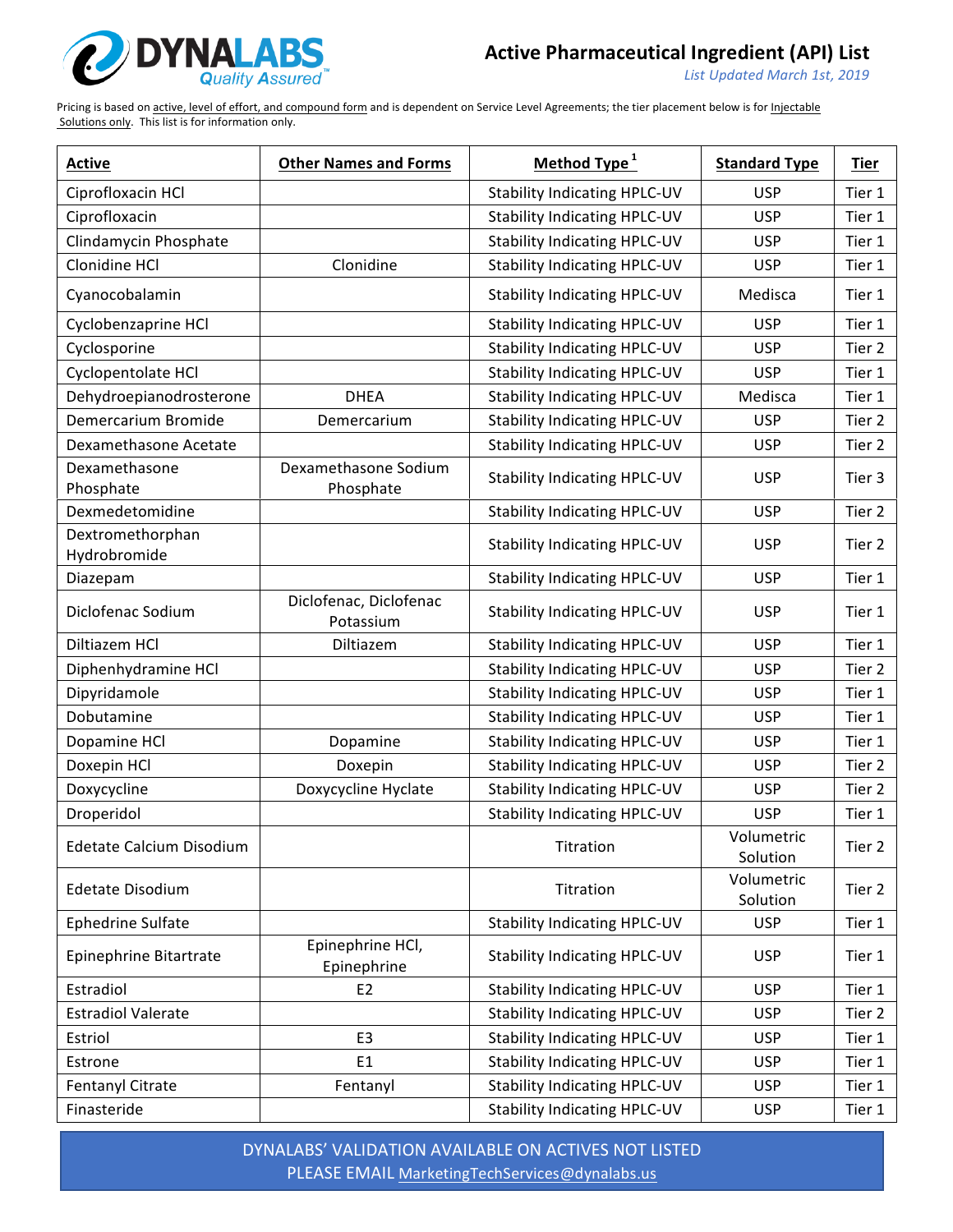

List Updated March 1st, 2019

Pricing is based on active, level of effort, and compound form and is dependent on Service Level Agreements; the tier placement below is for Injectable Solutions only. This list is for information only.

| <b>Active</b>                      | <b>Other Names and Forms</b>                                                                      | Method Type <sup>1</sup>            | <b>Standard Type</b>   | <b>Tier</b> |
|------------------------------------|---------------------------------------------------------------------------------------------------|-------------------------------------|------------------------|-------------|
| Furosemide                         |                                                                                                   | <b>Stability Indicating HPLC-UV</b> | <b>USP</b>             | Tier 2      |
| Gabapentin                         |                                                                                                   | <b>Stability Indicating HPLC-UV</b> | <b>USP</b>             | Tier 1      |
| Gatifloxacin                       |                                                                                                   | <b>Stability Indicating HPLC-UV</b> | <b>USP</b>             | Tier 2      |
| Gentamicin Sulfate                 | Gentamicin                                                                                        | <b>Stability Indicating HPLC-UV</b> | <b>USP</b>             | Tier 3      |
| <b>Glutathione Reduced</b>         |                                                                                                   | <b>Stability Indicating HPLC-UV</b> | <b>USP</b>             | Tier 2      |
| Glycopyrrolate                     |                                                                                                   | <b>Stability Indicating HPLC-UV</b> | <b>USP</b>             | Tier 1      |
| Guaifenesin                        |                                                                                                   | <b>Stability Indicating HPLC-UV</b> | <b>USP</b>             | Tier 1      |
| Hydrocortisone                     |                                                                                                   | Stability Indicating HPLC-UV        | <b>USP</b>             | Tier 1      |
| <b>Hydrocortisone Acetate</b>      |                                                                                                   | <b>Stability Indicating HPLC-UV</b> | <b>USP</b>             | Tier 1      |
| Hydrocortisone Sodium<br>Succinate | Hydrocortisone<br>Hemisuccinate                                                                   | <b>Stability Indicating HPLC-UV</b> | <b>USP</b>             | Tier 1      |
| Hydromorphone HCl                  | Hydromorphone                                                                                     | <b>Stability Indicating HPLC-UV</b> | <b>USP</b>             | Tier 1      |
| Hydroxocobalamin HCl               | Hydroxocobalamin                                                                                  | <b>Stability Indicating HPLC-UV</b> | Medisca                | Tier 1      |
| Hydroxyprogesterone<br>Caproate    |                                                                                                   | <b>Stability Indicating HPLC-UV</b> | <b>USP</b>             | Tier 1      |
| Ibuprofen                          |                                                                                                   | <b>Stability Indicating HPLC-UV</b> | <b>USP</b>             | Tier 1      |
| Idoxuridine                        |                                                                                                   | <b>Stability Indicating HPLC-UV</b> | <b>USP</b>             | Tier 2      |
| Inositol $\sqrt{2}$                |                                                                                                   | <b>HPLC-CAD</b>                     | <b>USP</b>             | Tier 3      |
| Iohexol                            |                                                                                                   | Titration                           | Volumetric<br>Solution | Tier 2      |
| Isoproterenol                      |                                                                                                   | <b>Stability Indicating HPLC-UV</b> | <b>USP</b>             | Tier 2      |
| Ketamine HCl                       | Ketamine                                                                                          | <b>Stability Indicating HPLC-UV</b> | <b>USP</b>             | Tier 1      |
| Ketoprofen                         |                                                                                                   | <b>Stability Indicating HPLC-UV</b> | <b>USP</b>             | Tier 1      |
| Ketorolac Tromethamine             | Ketorolac                                                                                         | <b>Stability Indicating HPLC-UV</b> | <b>USP</b>             | Tier 1      |
| Labetalol HCl                      |                                                                                                   | <b>Stability Indicating HPLC-UV</b> | <b>USP</b>             | Tier 1      |
| Leuprolide Acetate                 | Leuprolide                                                                                        | <b>Stability Indicating HPLC-UV</b> | <b>USP</b>             | Tier 3      |
| Levothyroxine Sodium               | Levothyroxine, T4                                                                                 | <b>Stability Indicating HPLC-UV</b> | <b>USP</b>             | Tier 3      |
| Lidocaine HCl                      | Lidocaine                                                                                         | <b>Stability Indicating HPLC-UV</b> | <b>USP</b>             | Tier 1      |
| Liothyronine Sodium                | Liothyronine, T3                                                                                  | <b>Stability Indicating HPLC-UV</b> | <b>USP</b>             | Tier 3      |
| Lorazepam                          |                                                                                                   | <b>Stability Indicating HPLC-UV</b> | <b>USP</b>             | Tier 1      |
| Magnesium                          | Magnesium Chloride<br>Hexahydrate, Magnesium<br>Chloride, Magnesium<br>Citrate, Magnesium Sulfate | ${\sf IC}$                          | <b>USP</b>             | Tier 3      |
| Medroxyprogestone<br>Acetate       |                                                                                                   | <b>Stability Indicating HPLC-UV</b> | <b>USP</b>             | Tier 2      |
| Meloxicam                          |                                                                                                   | <b>Stability Indicating HPLC-UV</b> | <b>USP</b>             | Tier 1      |
| Meperidine HCl                     | Meperidine                                                                                        | <b>Stability Indicating HPLC-UV</b> | <b>USP</b>             | Tier 2      |
| Methadone HCl                      |                                                                                                   | <b>Stability Indicating HPLC-UV</b> | <b>USP</b>             | Tier 1      |
| Methionine                         |                                                                                                   | <b>Stability Indicating HPLC-UV</b> | <b>USP</b>             | Tier 2      |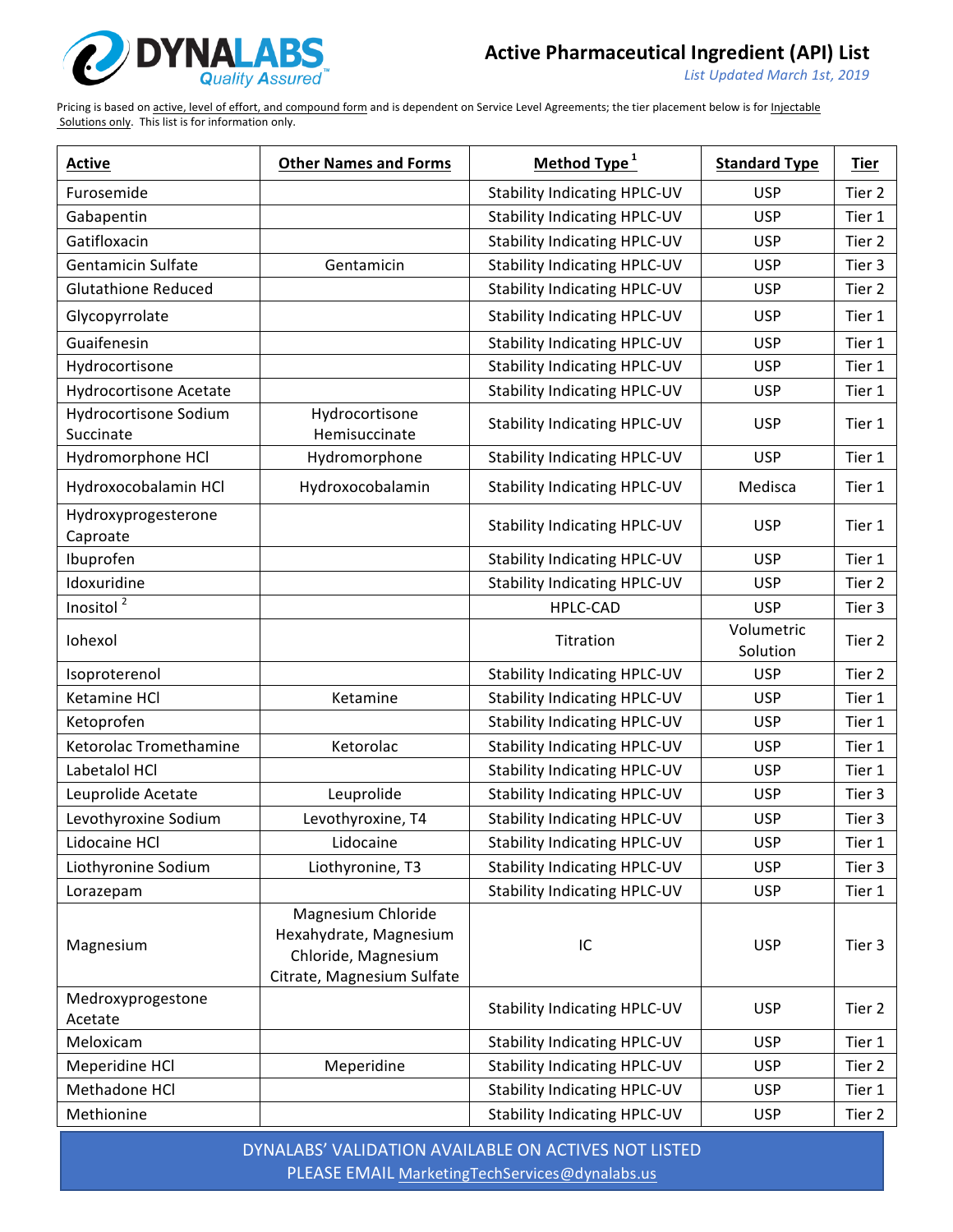

List Updated March 1st, 2019

Pricing is based on active, level of effort, and compound form and is dependent on Service Level Agreements; the tier placement below is for Injectable Solutions only. This list is for information only.

| <b>Active</b>                          | <b>Other Names and Forms</b>    | Method Type <sup>1</sup>            | <b>Standard Type</b> | <b>Tier</b> |
|----------------------------------------|---------------------------------|-------------------------------------|----------------------|-------------|
| Methocarbamol                          |                                 | <b>Stability Indicating HPLC-UV</b> | <b>USP</b>           | Tier 2      |
| <b>Methohexital Sodium</b>             | Methohexital                    | <b>Stability Indicating HPLC-UV</b> | <b>USP</b>           | Tier 2      |
| Methylcobalamin                        |                                 | <b>Stability Indicating HPLC-UV</b> | <b>USP</b>           | Tier 2      |
| Methylprednisolone                     |                                 | <b>Stability Indicating HPLC-UV</b> | <b>USP</b>           | Tier 2      |
| Acetate                                |                                 |                                     |                      |             |
| Methylprednisolone<br>Sodium Succinate | Methylprednisolone              | <b>Stability Indicating HPLC-UV</b> | <b>USP</b>           | Tier 1      |
| Metoclopramide HCl                     | Hemisuccinate<br>Metoclopramide | <b>Stability Indicating HPLC-UV</b> | <b>USP</b>           | Tier 1      |
|                                        | Metoprolol Tartrate,            |                                     |                      |             |
| Metoprolol                             | <b>Metoprolol Succinate</b>     | <b>Stability Indicating HPLC-UV</b> | <b>USP</b>           | Tier 1      |
| Metronidazole Base                     |                                 | <b>Stability Indicating HPLC-UV</b> | <b>USP</b>           | Tier 1      |
| Midazolam HCl                          | Midazolam                       | <b>Stability Indicating HPLC-UV</b> | <b>USP</b>           | Tier 3      |
| Milrinone                              |                                 | <b>Stability Indicating HPLC-UV</b> | <b>USP</b>           | Tier 2      |
| Minoxidil                              |                                 | <b>Stability Indicating HPLC-UV</b> | <b>USP</b>           | Tier 1      |
| Mitomycin                              |                                 | <b>Stability Indicating HPLC-UV</b> | <b>USP</b>           | Tier 3      |
| Mometasone Furoate                     |                                 | <b>Stability Indicating HPLC-UV</b> | <b>USP</b>           | Tier 1      |
| Morphine Sulfate                       |                                 | <b>Stability Indicating HPLC-UV</b> | <b>USP</b>           | Tier 1      |
| Moxifloxacin HCl                       | Moxifloxacin                    | <b>Stability Indicating HPLC-UV</b> | <b>USP</b>           | Tier 1      |
| N-Acetylcysteine                       | Acetylcysteine                  | <b>Stability Indicating HPLC-UV</b> | <b>USP</b>           | Tier 1      |
| Nalbuphine HCl                         | Nalbuphine                      | <b>Stability Indicating HPLC-UV</b> | Sigma                | Tier 1      |
| Naltrexone HCl                         | Naltrexone                      | <b>Stability Indicating HPLC-UV</b> | <b>USP</b>           | Tier 2      |
| Nandrolone Decanoate                   |                                 | <b>Stability Indicating HPLC-UV</b> | <b>USP</b>           | Tier 2      |
| Neostigmine<br>Methylsulfate           | Neostigmine                     | <b>Stability Indicating HPLC-UV</b> | <b>USP</b>           | Tier 2      |
| Nicardipine HCl                        | Nicardipine                     | <b>Stability Indicating HPLC-UV</b> | <b>USP</b>           | Tier 1      |
| Nifedipine                             |                                 | <b>Stability Indicating HPLC-UV</b> | <b>USP</b>           | Tier 1      |
| Nitroglycerin                          |                                 | <b>Stability Indicating HPLC-UV</b> | <b>USP</b>           | Tier 1      |
| Norepinephrine Bitartrate              | Norepinephrine                  | <b>Stability Indicating HPLC-UV</b> | <b>USP</b>           | Tier 1      |
| Omeprazole Sodium                      | Omeprazole                      | <b>Stability Indicating HPLC-UV</b> | <b>USP</b>           | Tier 2      |
| <b>Ondansetron HCl</b>                 | Ondansetron                     | <b>Stability Indicating HPLC-UV</b> | <b>USP</b>           | Tier 1      |
| Orphenadrine Citrate                   |                                 | <b>Stability Indicating HPLC-UV</b> | <b>USP</b>           | Tier 2      |
| Oseltamivir                            | Oseltamivir Phosphate           | <b>Stability Indicating HPLC-UV</b> | <b>USP</b>           | Tier 2      |
| Oxytocin                               |                                 | <b>Stability Indicating HPLC-UV</b> | <b>USP</b>           | Tier 3      |
| Pantoprazole Sodium                    | Pantoprazole                    | <b>Stability Indicating HPLC-UV</b> | <b>USP</b>           | Tier 2      |
| Papaverine HCl                         | Papaverine                      | <b>Stability Indicating HPLC-UV</b> | <b>USP</b>           | Tier 1      |
| Pentoxifylline                         |                                 | <b>Stability Indicating HPLC-UV</b> | <b>USP</b>           | Tier 1      |
| Phenobarbital Sodium                   | Phenobarbital                   | <b>Stability Indicating HPLC-UV</b> | <b>USP</b>           | Tier 1      |
| Phenol                                 |                                 | <b>Stability Indicating HPLC-UV</b> | <b>USP</b>           | Tier 1      |
| Phentolamine Mesylate                  | Phentolamine                    | <b>Stability Indicating HPLC-UV</b> | <b>USP</b>           | Tier 1      |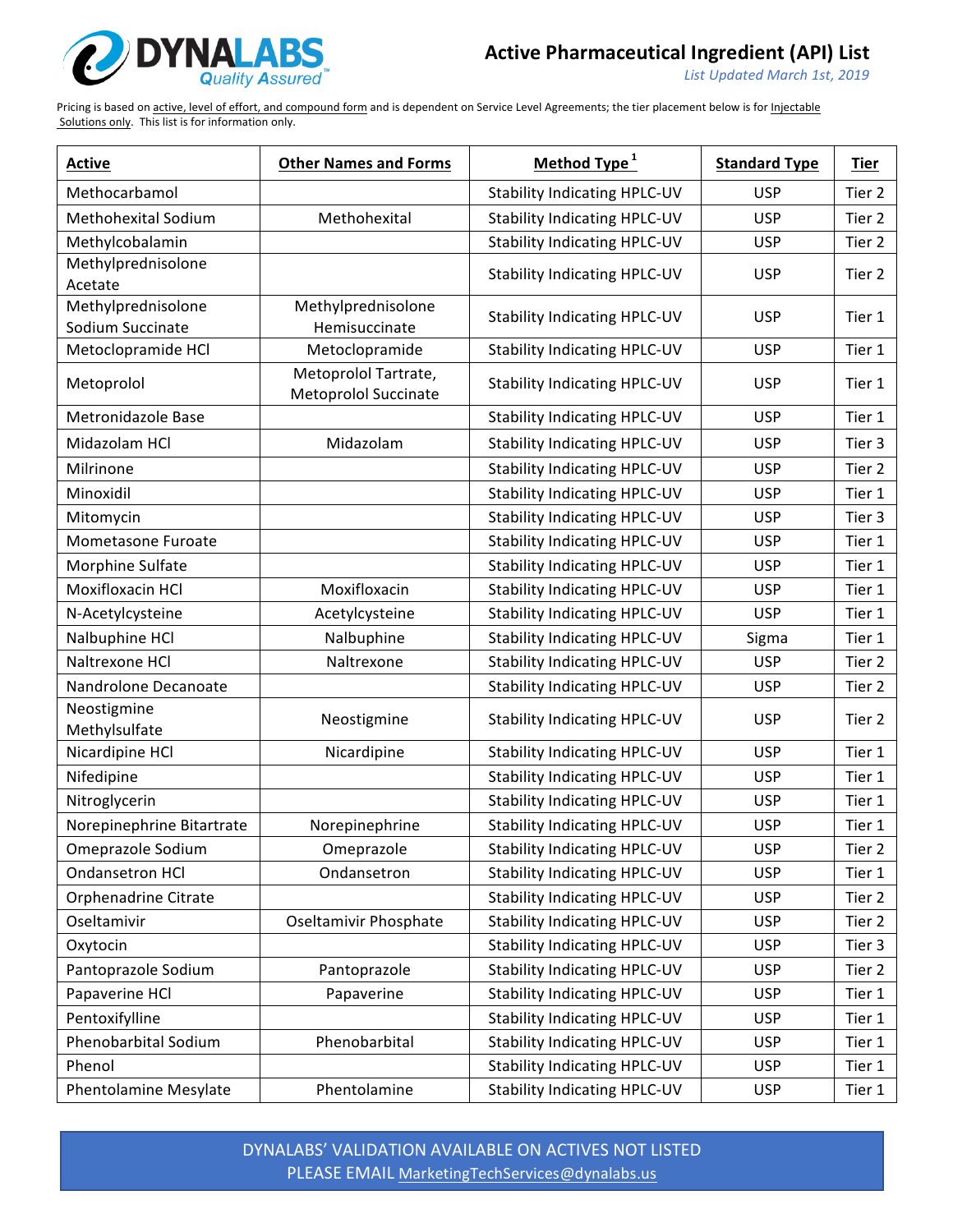

List Updated March 1st, 2019

Pricing is based on active, level of effort, and compound form and is dependent on Service Level Agreements; the tier placement below is for Injectable Solutions only. This list is for information only.

| <b>Active</b>                    | <b>Other Names and Forms</b>                                       | Method Type <sup>1</sup>            | <b>Standard Type</b>   | <b>Tier</b> |
|----------------------------------|--------------------------------------------------------------------|-------------------------------------|------------------------|-------------|
| Phenylephrine HCl                | Phenylephrine,<br>Phenylephrine Tannate,<br>Phenylephrine Tartrate | <b>Stability Indicating HPLC-UV</b> | <b>USP</b>             | Tier 1      |
| Phosphatidylcholine <sup>2</sup> |                                                                    | <b>Stability Indicating HPLC-UV</b> | Medisca                | Tier 2      |
| Phytonadione                     | Vitamin K                                                          | <b>Stability Indicating HPLC-UV</b> | <b>USP</b>             | Tier 2      |
| Piperacillin Sodium              | Piperacillin                                                       | <b>Stability Indicating HPLC-UV</b> | <b>USP</b>             | Tier 2      |
| Piroxicam                        |                                                                    | <b>Stability Indicating HPLC-UV</b> | <b>USP</b>             | Tier 1      |
| Potassium                        | Potassium Bromide,<br>Potassium Chloride,<br>Potassium Citrate     | IC                                  | <b>USP</b>             | Tier 3      |
| Prednisolone                     |                                                                    | <b>Stability Indicating HPLC-UV</b> | <b>USP</b>             | Tier 1      |
| Prednisolone Acetate             |                                                                    | <b>Stability Indicating HPLC-UV</b> | <b>USP</b>             | Tier 2      |
| Prednisolone Sodium<br>Phosphate |                                                                    | <b>Stability Indicating HPLC-UV</b> | <b>USP</b>             | Tier 3      |
| Pregnenolone                     |                                                                    | <b>Stability Indicating HPLC-UV</b> | Medisca                | Tier 1      |
| Prilocaine HCl                   |                                                                    | <b>Stability Indicating HPLC-UV</b> | <b>USP</b>             | Tier 1      |
| Procaine HCl                     |                                                                    | <b>Stability Indicating HPLC-UV</b> | <b>USP</b>             | Tier 1      |
| Progesterone                     |                                                                    | <b>Stability Indicating HPLC-UV</b> | <b>USP</b>             | Tier 1      |
| Promethazine HCl                 |                                                                    | <b>Stability Indicating HPLC-UV</b> | <b>USP</b>             | Tier 1      |
| Proparacaine HCl                 |                                                                    | <b>Stability Indicating HPLC-UV</b> | <b>USP</b>             | Tier 1      |
| Propofol                         |                                                                    | <b>Stability Indicating HPLC-UV</b> | <b>USP</b>             | Tier 1      |
| Pyridoxine HCl                   | Pyridoxine                                                         | <b>Stability Indicating HPLC-UV</b> | <b>USP</b>             | Tier 1      |
| Ranitidine HCl                   | Ranitidine                                                         | <b>Stability Indicating HPLC-UV</b> | <b>USP</b>             | Tier 1      |
| Riluzole                         |                                                                    | <b>Stability Indicating HPLC-UV</b> | <b>USP</b>             | Tier 2      |
| Rocuronium Bromide               |                                                                    | <b>Stability Indicating HPLC-UV</b> | <b>USP</b>             | Tier 2      |
| Ropivacaine HCl                  | Ropivacaine                                                        | <b>Stability Indicating HPLC-UV</b> | <b>USP</b>             | Tier 1      |
| Sildenafil Citrate               | Sildenafil                                                         | <b>Stability Indicating HPLC-UV</b> | <b>USP</b>             | Tier 1      |
| Sodium Bicarbonate               |                                                                    | Titration                           | Volumetric<br>Solution | Tier 2      |
| Sodium Chloride                  |                                                                    | Titration                           | Volumetric<br>Solution | Tier 3      |
| Sodium Citrate                   |                                                                    | <b>Stability Indicating HPLC-UV</b> | <b>USP</b>             | Tier 2      |
| Sodium Deoxycholate <sup>2</sup> |                                                                    | <b>Stability Indicating HPLC-UV</b> | Medisca                | Tier 2      |
| Sodium Thiosulfate               |                                                                    | Titration                           | Volumetric<br>Solution | Tier 2      |
| Succinylcholine Chloride         | Succinylcholine                                                    | <b>Stability Indicating HPLC-UV</b> | <b>USP</b>             | Tier 2      |
| Sufentanil Citrate               | Sufentanil                                                         | <b>Stability Indicating HPLC-UV</b> | <b>USP</b>             | Tier 1      |
| Tacrolimus                       |                                                                    | <b>Stability Indicating HPLC-UV</b> | <b>USP</b>             | Tier 2      |
| Tazobactam                       |                                                                    | <b>Stability Indicating HPLC-UV</b> | <b>USP</b>             | Tier 2      |
| Testosterone                     |                                                                    | <b>Stability Indicating HPLC-UV</b> | <b>USP</b>             | Tier 1      |